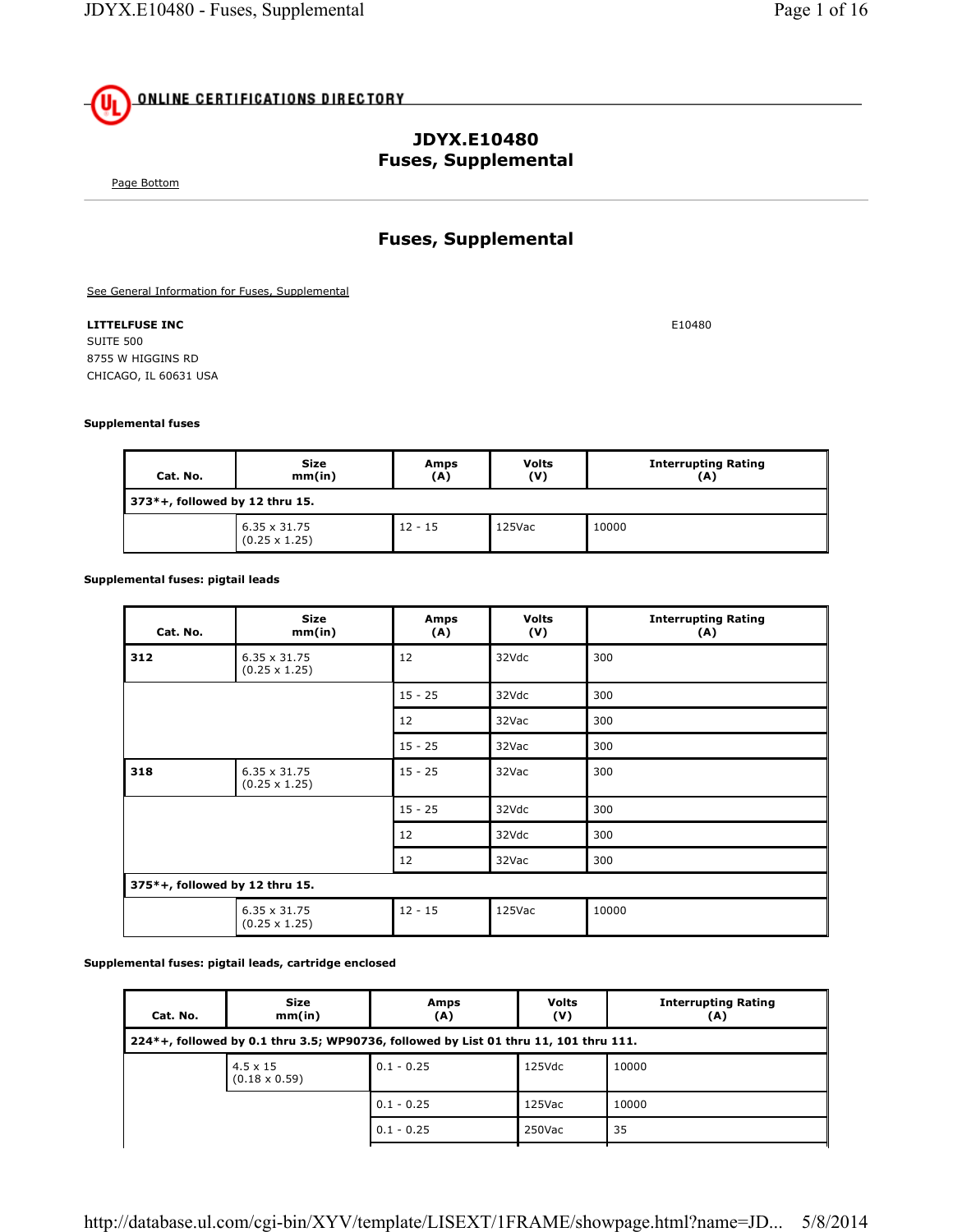|         |                                                | $0.375 - 1.0$                                                                       | 125Vac | 10000 |
|---------|------------------------------------------------|-------------------------------------------------------------------------------------|--------|-------|
|         |                                                | $0.375 - 1.0$                                                                       | 250Vac | 35    |
|         |                                                | $0.375 - 1.0$                                                                       | 125Vdc | 10000 |
|         |                                                | $1.5 - 3.5$                                                                         | 125Vdc | 10000 |
|         |                                                | $1.5 - 3.5$                                                                         | 125Vac | 10000 |
|         |                                                | $1.5 - 3.5$                                                                         | 250Vac | 100   |
|         |                                                | 230*+, followed by 0.25 thru 3; WP90904, followed by List 01 thru 10, 101 thru 110. |        |       |
|         | $4.5 \times 15.5$<br>$(0.18 \times 0.61)$      | $0.25 - 3.5$                                                                        | 125Vac | 10000 |
|         |                                                | $0.25 - 3.5$                                                                        | 125Vdc | 10000 |
|         |                                                | $0.25 - 1.0$                                                                        | 250Vac | 35    |
|         |                                                | $1.1 - 3.5$                                                                         | 250Vac | 100   |
|         |                                                | $0.25 - 3.0$                                                                        | 310Vac | 80    |
|         | 235xxxE*+, 235xxxSP*+, followed by 0.1 thru 7. |                                                                                     |        |       |
|         | $5 \times 20$<br>$(0.20 \times 0.79)$          | $0.1 - 0.8$                                                                         | 250Vac | 35    |
|         |                                                | $0.1 - 0.8$                                                                         | 125Vac | 10000 |
|         |                                                | $1.0 - 3.5$                                                                         | 250Vac | 100   |
|         |                                                | $1.0 - 7.0$                                                                         | 125Vac | 10000 |
|         | 236*+, followed by 0.1 thru 7.                 |                                                                                     |        |       |
|         | $5 \times 20$<br>$(0.20 \times 0.79)$          | $0.1 - 0.8$                                                                         | 250Vac | 35    |
|         |                                                | $0.1 - 0.8$                                                                         | 125Vac | 10000 |
|         |                                                | $1.0 - 3.5$                                                                         | 250Vac | 100   |
|         |                                                | $1.0 - 7.0$                                                                         | 125Vac | 10000 |
|         | 239xxxE*+, 239xxxSP*+ followed by 4 thru 7.    |                                                                                     |        |       |
|         | $5 \times 20$<br>$(0.20 \times 0.79)$          | $4.0 - 7.0$                                                                         | 125Vac | 10000 |
| $318*+$ | $6.35 \times 31.75$<br>$(0.25 \times 1.25)$    | $0.01 - 0.3$                                                                        | 125Vac | 10000 |
|         |                                                | $0.01 - 0.3$                                                                        | 250Vac | 35    |
|         |                                                | $0.375 - 0.75$                                                                      | 125Vac | 10000 |
|         |                                                | $0.375 - 0.75$                                                                      | 250Vac | 35    |
|         |                                                | $1.0 - 3.5$                                                                         | 125Vac | 10000 |
|         |                                                | $1.0 - 3.5$                                                                         | 250Vac | 100   |
|         |                                                |                                                                                     |        |       |
|         |                                                | $3.6 - 10$                                                                          | 125Vac | 10000 |
|         |                                                | $3.6 - 10$                                                                          | 250Vac | 200   |
|         | 375*+, followed by 4 thru 10.                  |                                                                                     |        |       |
|         | 6.35 x 31.75<br>$(0.25 \times 1.25)$           | $4.0 - 10$                                                                          | 250Vac | 200   |
|         |                                                | $4.0 - 10$                                                                          | 125Vac | 10000 |
| 62NM    | $6.35 \times 31.8$<br>$(0.25 \times 1.25)$     | $0.032 - 0.315$                                                                     | 125Vac | 10000 |
|         |                                                | $0.032 - 0.315$                                                                     | 250Vac | 35    |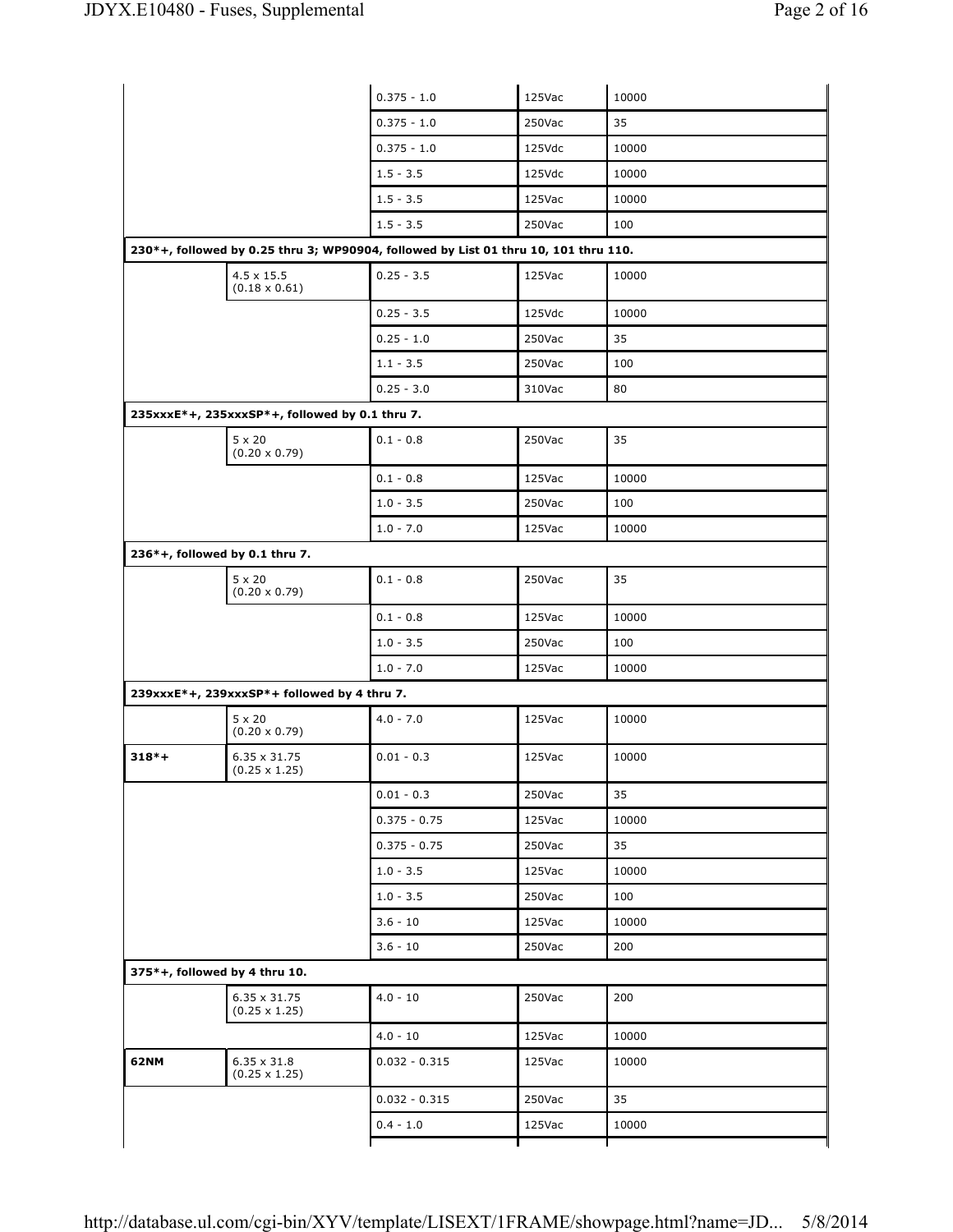|            |                                          | $0.4 - 1.0$     | 250Vac | 35    |
|------------|------------------------------------------|-----------------|--------|-------|
|            |                                          | $1.25 - 2.5$    | 125Vac | 10000 |
|            |                                          | $1.25 - 2.5$    | 250Vac | 100   |
|            |                                          | $3.0 - 5.0$     | 125Vac | 10000 |
|            |                                          | $3.0 - 5.0$     | 250Vac | 200   |
|            |                                          | $6.0 - 10$      | 125Vac | 10000 |
|            |                                          | $6.0 - 10$      | 250Vac | 200   |
| <b>62S</b> | $6.85 \times 33$<br>$(0.27 \times 1.30)$ | $0.032 - 0.315$ | 125Vac | 10000 |
|            |                                          | $0.032 - 0.315$ | 250Vac | 35    |
|            |                                          | $0.35 - 1.0$    | 125Vac | 10000 |
|            |                                          | $0.35 - 1.0$    | 250Vac | 35    |
|            |                                          | $1.25 - 2.5$    | 125Vac | 10000 |
|            |                                          | $1.25 - 2.5$    | 250Vac | 100   |
|            |                                          | $3.0 - 3.5$     | 125Vac | 10000 |
|            |                                          | $3.0 - 3.5$     | 250Vac | 100   |
|            |                                          | $4.0 - 5.0$     | 125Vac | 10000 |
|            |                                          | $4.0 - 5.0$     | 250Vac | 200   |

**Supplemental fuses: pigtail leads, filled-tube, cartridge enclosed**

| Cat. No. | <b>Size</b><br>mm(in)                | <b>Amps</b><br>(A)                                                     | <b>Volts</b><br>(V) | <b>Interrupting Rating</b><br>(A) |
|----------|--------------------------------------|------------------------------------------------------------------------|---------------------|-----------------------------------|
|          | 324, followed by 0.125 thru 15       |                                                                        |                     |                                   |
|          | 6.35 x 31.75<br>$(0.25 \times 1.25)$ | $0.125 - 0.75$                                                         | 125Vac              | 10000                             |
|          |                                      | $0.125 - 0.75$                                                         | 250Vac              | 35                                |
|          |                                      | $1 - 3$                                                                | 125Vac              | 10000                             |
|          |                                      | $1 - 3$                                                                | 250Vac              | 100                               |
|          |                                      | 15                                                                     | 125Vac              | 10000                             |
|          |                                      | 15                                                                     | 250Vac              | 750                               |
|          |                                      | $4 - 6$                                                                | 125Vac              | 10000                             |
|          |                                      | $4 - 6$                                                                | 250Vac              | 750                               |
|          |                                      | $7 - 12$                                                               | 125Vac              | 10000                             |
|          |                                      | $7 - 12$                                                               | 250Vac              | 750                               |
|          |                                      | $0.125 - 0.75$                                                         | 125Vdc              | 10000                             |
|          |                                      | $1 - 3$                                                                | 125Vdc              | 10000                             |
|          |                                      | $4 - 6$                                                                | 125Vdc              | 10000                             |
|          |                                      | $7 - 12$                                                               | 125Vdc              | 10000                             |
|          |                                      | 15                                                                     | 125Vdc              | 10000                             |
|          |                                      | 325*+, followed by 0.25 thru 10; WP91769, followed by List 01 thru 34. |                     |                                   |
|          | 6.35 x 31.75<br>$(0.25 \times 1.25)$ | $0.25 - 3.5$                                                           | 250Vac              | 100                               |
|          |                                      | $4.0 - 6.25$                                                           | 250Vac              | 400                               |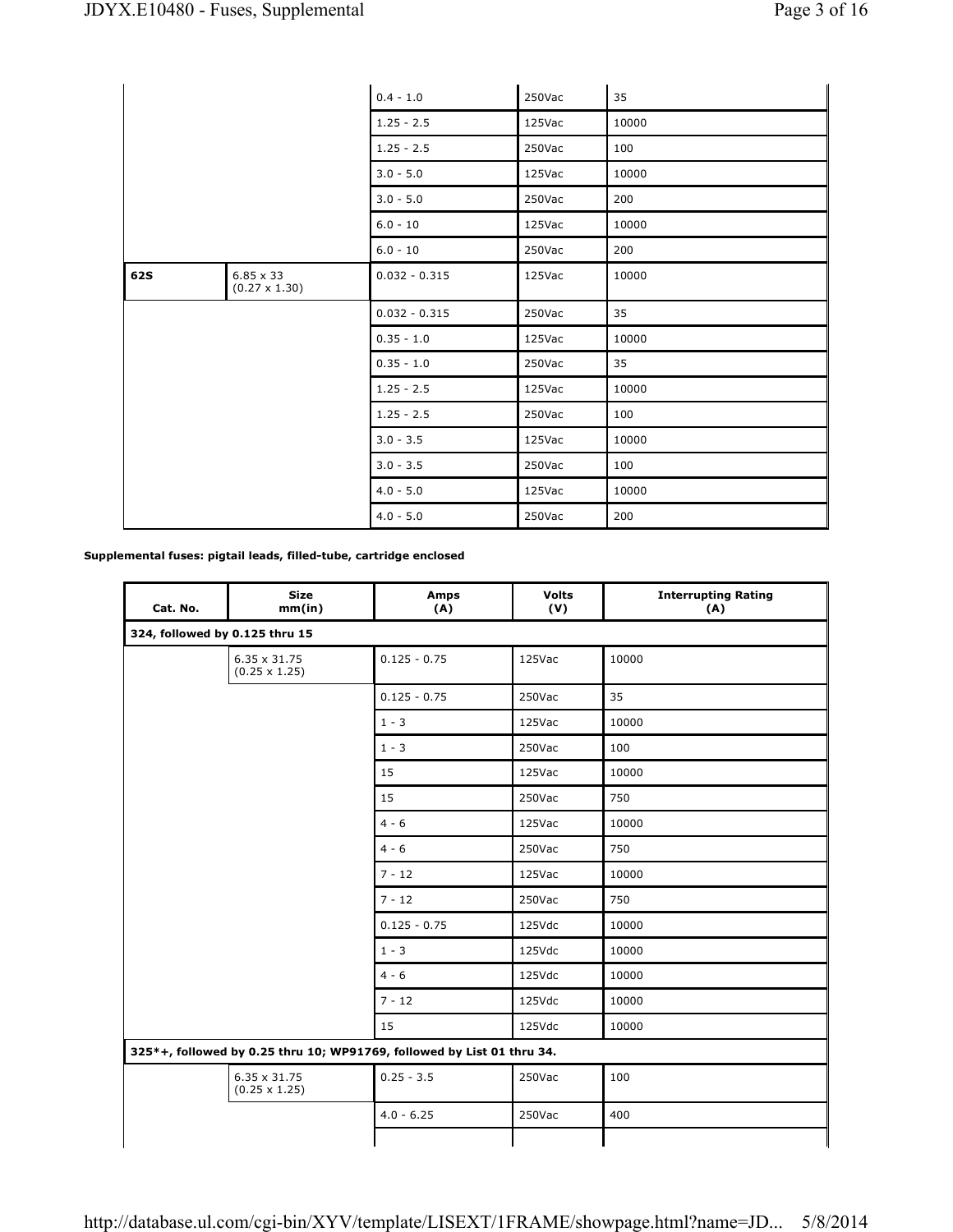| $0.25 - 3.5$ | 125Vac    | 10000 |
|--------------|-----------|-------|
| $4.0 - 6.25$ | 125Vac    | 10000 |
| $7.0 - 10$   | $125$ Vac | 10000 |
| $7.0 - 10$   | 250Vac    | 400   |
| $0.25 - 3.0$ | 125Vdc    | 10000 |
| $7.0 - 10$   | 125Vdc    | 10000 |
| $4.0 - 6.25$ | 125Vdc    | 10000 |

## **Supplemental fuses: pigtail leads, time delay, cartridge enclosed**

| Cat. No. | <b>Size</b><br>mm(in)                            | Amps<br>(A)   | <b>Volts</b><br>(V) | <b>Interrupting Rating</b><br>(A) |  |  |  |
|----------|--------------------------------------------------|---------------|---------------------|-----------------------------------|--|--|--|
|          | 239xxxE*+, 239xxxSP*+ followed by 0.08 thru 3.5. |               |                     |                                   |  |  |  |
|          | $5 \times 20$<br>$(0.20 \times 0.79)$            | $0.08 - 1.0$  | 250Vac              | 35                                |  |  |  |
|          |                                                  | $1.25 - 3.5$  | 250Vac              | 100                               |  |  |  |
|          |                                                  | $0.08 - 3.5$  | 125Vac              | 10000                             |  |  |  |
|          | 315*+, followed by 0.01 thru 10.                 |               |                     |                                   |  |  |  |
|          | 6.35 x 31.75<br>$(0.25 \times 1.25)$             | $0.01 - 0.15$ | 125Vac              | 10000                             |  |  |  |
|          |                                                  | $0.01 - 0.15$ | 250Vac              | 35                                |  |  |  |
|          |                                                  | $0.175 - 1.0$ | 250Vac              | 35                                |  |  |  |
|          |                                                  | $1.2 - 3.2$   | 250Vac              | 100                               |  |  |  |
|          |                                                  | 10            | 125Vac              | 10000                             |  |  |  |
|          |                                                  | 10            | 250Vac              | 200                               |  |  |  |
|          |                                                  | $0.175 - 1.0$ | 125Vac              | 10000                             |  |  |  |
|          |                                                  | $1.2 - 3.2$   | 125Vac              | 10000                             |  |  |  |
|          |                                                  | $4 - 8$       | 125Vac              | 10000                             |  |  |  |
|          |                                                  | $4 - 8$       | 250Vac              | 200                               |  |  |  |

### **Supplemental fuses: cartridge enclosed**

| Cat. No.                                                                                                                     | <b>Size</b><br>mm(in)                     | Amps<br>(A) | <b>Volts</b><br>(V) | <b>Interrupting Rating</b><br>(A) |
|------------------------------------------------------------------------------------------------------------------------------|-------------------------------------------|-------------|---------------------|-----------------------------------|
| 220*+, followed by 001, 002, 003, 004, 006, 011 or 029; WP90400, followed by List 1, 4 or 6; WP90109, followed by<br>List 1. |                                           |             |                     |                                   |
|                                                                                                                              | $4.5 \times 15.5$<br>$(0.18 \times 0.61)$ | 0.35        | 250Vac              | 35                                |
|                                                                                                                              |                                           | 0.35        | 125Vac              | 10000                             |
| $220010*+$                                                                                                                   | $4.5 \times 15.5$<br>$(0.18 \times 0.61)$ | 0.55        | 250Vac              | 35                                |
|                                                                                                                              |                                           | 0.55        | 125Vac              | 10000                             |
|                                                                                                                              |                                           | 0.55        | 125Vdc              | 10000                             |
| $220018*+$                                                                                                                   | $4.5 \times 15$<br>$(0.18 \times 0.59)$   | 3           | 250Vac              | 100                               |
|                                                                                                                              |                                           | 3           | 125Vac              | 10000                             |
|                                                                                                                              |                                           | 3           | 125Vdc              | 10000                             |
|                                                                                                                              |                                           |             |                     |                                   |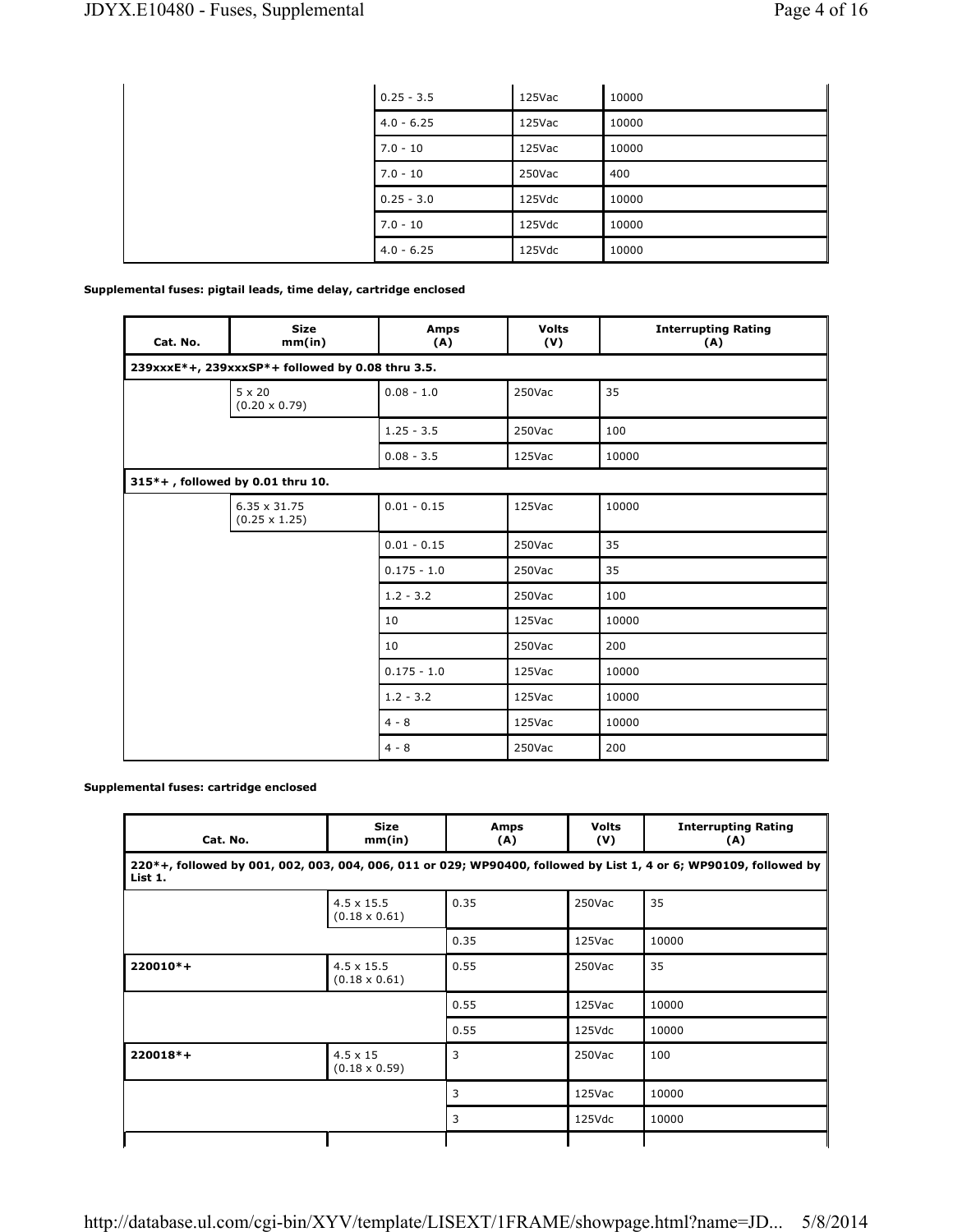| 220024*+                        | $4.5 \times 15.5$<br>$(0.18 \times 0.61)$ | $\mathbf 1$   | 250Vac | 35    |
|---------------------------------|-------------------------------------------|---------------|--------|-------|
|                                 |                                           | $\mathbf{1}$  | 125Vac | 10000 |
|                                 |                                           | $\mathbf{1}$  | 125Vdc | 10000 |
| 220025*+                        | $4.5 \times 15.5$<br>$(0.18 \times 0.61)$ | 1.25          | 250Vac | 100   |
|                                 |                                           | 1.25          | 125Vac | 10000 |
|                                 |                                           | 1.25          | 125Vdc | 10000 |
| 220026*+                        | $4.5 \times 15.5$<br>$(0.18 \times 0.61)$ | 1.5           | 250Vac | 100   |
|                                 |                                           | 1.5           | 125Vac | 10000 |
|                                 |                                           | 1.5           | 125Vdc | 10000 |
| 220030*+                        | $4.5 \times 15.5$<br>$(0.18 \times 0.61)$ | 0.375         | 250Vac | 35    |
|                                 |                                           | 0.375         | 125Vac | 10000 |
|                                 |                                           | 0.375         | 125Vdc | 10000 |
| $220031*+$                      | $4.5 \times 15$<br>$(0.18 \times 0.59)$   | 0.3           | 250Vac | 35    |
|                                 |                                           | 0.3           | 125Vac | 10000 |
|                                 |                                           | 0.3           | 125Vdc | 10000 |
| 220033*+                        | $4.5 \times 15.5$<br>$(0.18 \times 0.61)$ | 1.5           | 250Vac | 100   |
|                                 |                                           | 1.5           | 125Vac | 10000 |
|                                 |                                           | 1.5           | 125Vdc | 10000 |
| 220036*+                        | $4.5 \times 15$<br>$(0.18 \times 0.59)$   | 0.5           | 300Vac | 35    |
|                                 |                                           | 0.5           | 125Vac | 10000 |
| $220043*+$                      | $4.5 \times 15.5$<br>$(0.18 \times 0.61)$ | 1.0           | 250Vac | 35    |
|                                 |                                           | 1.0           | 125Vac | 10000 |
|                                 |                                           | 1.0           | 125Vdc | 10000 |
| 220056*+, 220057*+              | $4.5 \times 15.5$<br>$(0.18 \times 0.61)$ | 1.25          | 250Vac | 100   |
|                                 |                                           | 1.25          | 125Vac | 10000 |
|                                 |                                           | 1.25          | 125Vdc | 10000 |
| 225*+, followed by 0.1 thru 3.5 |                                           |               |        |       |
|                                 | $4.5 \times 15$<br>$(0.18 \times 0.59)$   | $0.1 - 0.25$  | 125Vdc | 10000 |
|                                 |                                           | $0.1 - 0.25$  | 125Vac | 10000 |
|                                 |                                           | $0.1 - 0.25$  | 250Vac | 35    |
|                                 |                                           | $0.375 - 1.0$ | 125Vac | 10000 |
|                                 |                                           | $0.375 - 1.0$ | 250Vac | 35    |
|                                 |                                           | $0.375 - 1.0$ | 125Vdc | 10000 |
|                                 |                                           | $1.5 - 3.5$   | 125Vdc | 10000 |
|                                 |                                           | $1.5 - 3.5$   | 125Vac | 10000 |
|                                 |                                           | $1.5 - 3.5$   | 250Vac | 100   |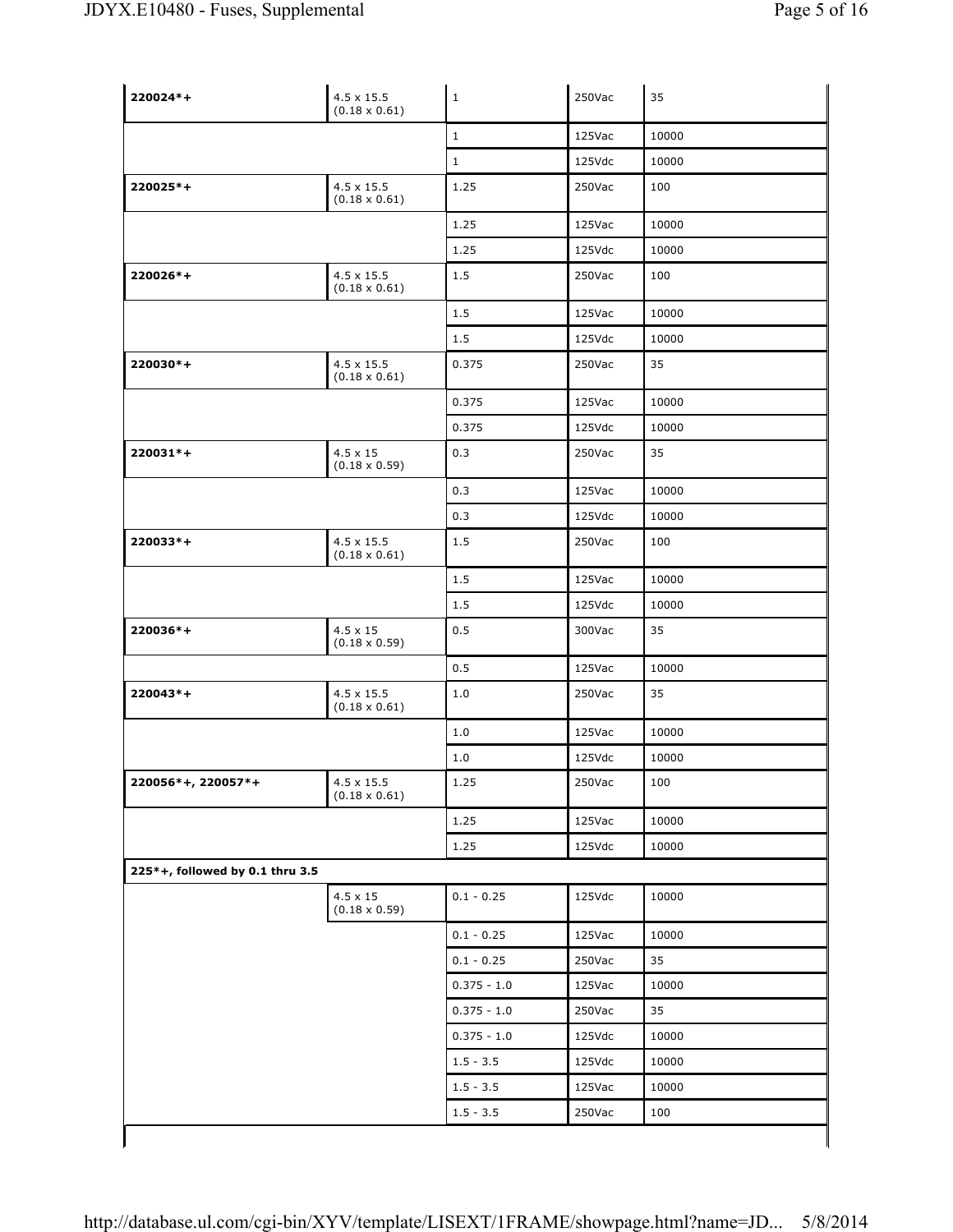|                                | $4.5 \times 15.5$<br>$(0.18 \times 0.61)$   | $0.25 - 3.5$   | 125Vac | 10000                    |
|--------------------------------|---------------------------------------------|----------------|--------|--------------------------|
|                                |                                             | $0.25 - 3.5$   | 125Vdc | 10000                    |
|                                |                                             | $0.25 - 1.0$   | 250Vac | 35                       |
|                                |                                             | $1.1 - 3.5$    | 250Vac | 100                      |
|                                |                                             | $0.25 - 3.0$   | 310Vac | 80                       |
| 233*+, followed by 1 thru 10.  |                                             |                |        |                          |
|                                | $5 \times 20$<br>$(0.20 \times 0.79)$       | $1 - 6.3$      | 125Vac | 10000                    |
|                                |                                             | $7 - 10$       | 125Vac | 10000                    |
| 234*+, followed by 1 thru 10.  |                                             |                |        |                          |
|                                | $5 \times 20$<br>$(0.20 \times 0.79)$       | $1 - 3.5$      | 250Vac | 100                      |
|                                |                                             | $1 - 3.5$      | 125Vac | 10000                    |
|                                |                                             | $4 - 10$       | 250Vac | 200                      |
|                                |                                             | $4 - 10$       | 125Vac | 10000                    |
| 235*+, followed by 0.1 thru 7. |                                             |                |        |                          |
|                                | $5 \times 20$<br>$(0.20 \times 0.79)$       | $0.1 - 0.8$    | 250Vac | 35                       |
|                                |                                             | $0.1 - 0.8$    | 125Vac | 10000                    |
|                                |                                             | $1.0 - 3.5$    | 250Vac | 100                      |
|                                |                                             | $1.0 - 7.0$    | 125Vac | 10000                    |
| 237*+, followed by 1 thru 10.  |                                             |                |        |                          |
|                                | $5 \times 20$<br>$(0.20 \times 0.79)$       | $1 - 2.5$      | 125Vac | 10000                    |
|                                |                                             | $3 - 10$       | 125Vac | 10000                    |
| 239*+ followed by 4 thru 7.    |                                             |                |        |                          |
|                                | $5 \times 20$<br>$(0.20 \times 0.79)$       | $4.0 - 7.0$    | 125Vac | 10000                    |
| 300154*, 309001*, 309001.5*    |                                             |                |        |                          |
|                                | $6.35 \times 15.88$<br>$(0.25 \times 0.63)$ | $1 - 1.5$      | 125Vac | $\overline{\phantom{a}}$ |
| 310278*                        | $6.35 \times 31.75$<br>$(0.25 \times 1.25)$ | 3              | 250Vac | 35                       |
|                                |                                             | 3              | 125Vac | 10000                    |
| 310279*                        | 6.35 x 31.75<br>$(0.25 \times 1.25)$        | $\overline{7}$ | 125Vac | 10000                    |
|                                |                                             | $\overline{7}$ | 250Vac | 200                      |
| 310306*                        | $6.35 \times 31.75$<br>$(0.25 \times 1.25)$ | $\overline{7}$ | 125Vac | 10000                    |
|                                |                                             | $\overline{7}$ | 250Vac | 200                      |
| $312*+$                        | $6.35 \times 31.75$<br>$(0.25 \times 1.25)$ | $0.01 - 0.3$   | 125Vac | 10000                    |
|                                |                                             | $0.01 - 0.3$   | 250Vac | 35                       |
|                                |                                             |                |        | 10000                    |
|                                |                                             | $0.375 - 0.75$ | 125Vac |                          |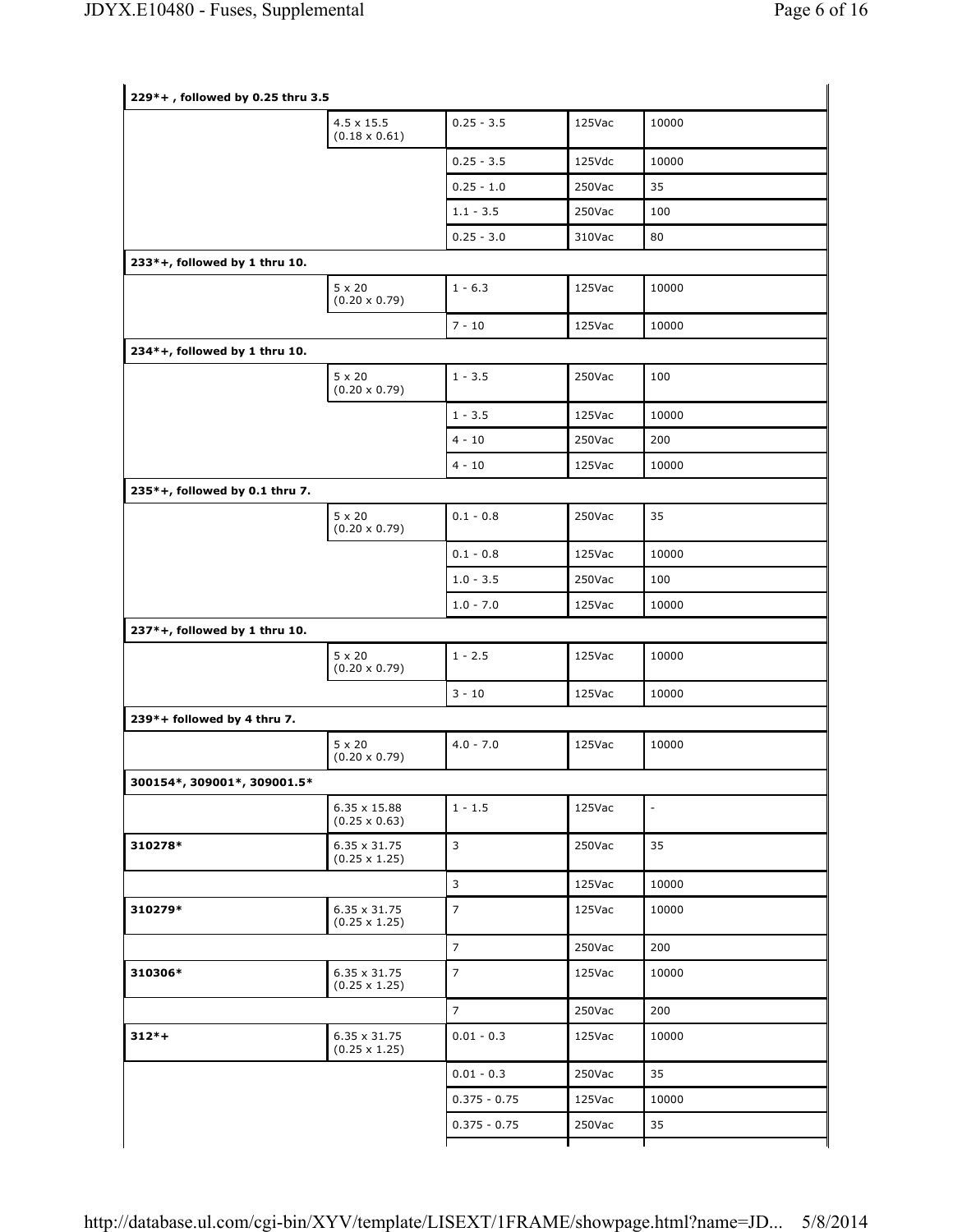|                               |                                                      | $1.0 - 3.5$     | 125Vac | 10000  |
|-------------------------------|------------------------------------------------------|-----------------|--------|--------|
|                               |                                                      | $1.0 - 3.5$     | 250Vac | 100    |
|                               |                                                      | $3.6 - 10$      | 125Vac | 10000  |
|                               |                                                      |                 |        |        |
|                               |                                                      | $3.6 - 10$      | 250Vac | 200    |
| 373*+, followed by 4 thru 10. |                                                      |                 |        |        |
|                               | $6.35 \times 31.75$<br>$(0.25 \times 1.25)$          | $4.0 - 10$      | 125Vac | 10000  |
|                               |                                                      | $4.0 - 10$      | 250Vac | 200    |
| 61NM                          | $6.35 \times 31.8$<br>$(0.25 \times 1.25)$           | $0.032 - 0.315$ | 125Vac | 10000  |
|                               |                                                      | $0.032 - 0.315$ | 250Vac | 35     |
|                               |                                                      | $0.4 - 1.0$     | 125Vac | 10000  |
|                               |                                                      | $0.4 - 1.0$     | 250Vac | 35     |
|                               |                                                      | $1.25 - 2.5$    | 125Vac | 10000  |
|                               |                                                      | $1.25 - 2.5$    | 250Vac | 100    |
|                               |                                                      | $3.0 - 5.0$     | 125Vac | 10000  |
|                               |                                                      | $3.0 - 5.0$     | 250Vac | 200    |
|                               |                                                      | $6.0 - 10$      | 125Vac | 10000  |
|                               |                                                      | $6.0 - 10$      | 250Vac | 200    |
| 61S                           | $6.35 \times 31.8$<br>$(0.25 \times 1.25)$           | $0.032 - 0.315$ | 125Vac | 10000  |
|                               |                                                      | $0.032 - 0.315$ | 250Vac | 35     |
|                               |                                                      | $0.35 - 1.0$    | 125Vac | 10000  |
|                               |                                                      | $0.35 - 1.0$    | 250Vac | 35     |
|                               |                                                      | $1.25 - 2.5$    | 125Vac | 10000  |
|                               |                                                      | $1.25 - 2.5$    | 250Vac | 100    |
|                               |                                                      | $3.0 - 3.5$     | 125Vac | 10000  |
|                               |                                                      | $3.0 - 3.5$     | 250Vac | 100    |
|                               |                                                      | $4.0 - 5.0$     | 125Vac | 10000  |
|                               |                                                      | $4.0 - 5.0$     | 250Vac | 200    |
|                               | KLKD*, folowed by 0.1 thru 30, may be followed by R. |                 |        |        |
|                               | $10.32\times38.1$<br>$(0.41 \times 1.50)$            | $0.1 - 0.5$     | 600Vac | 10000  |
|                               |                                                      | $0.1 - 0.5$     | 600Vac | 25000  |
|                               |                                                      | $0.1 - 0.5$     | 600Vac | 50000  |
|                               |                                                      | $0.1 - 0.5$     | 600Vac | 100000 |
|                               |                                                      | $0.75 - 1.5$    | 600Vac | 10000  |
|                               |                                                      | $0.75 - 1.5$    | 600Vac | 25000  |
|                               |                                                      | $0.75 - 1.5$    | 600Vac | 50000  |
|                               |                                                      | $0.75 - 1.5$    | 600Vac | 100000 |
|                               |                                                      | $2.0 - 12$      | 600Vac | 10000  |
|                               |                                                      |                 | 600Vac | 25000  |
|                               |                                                      | $2.0 - 12$      |        |        |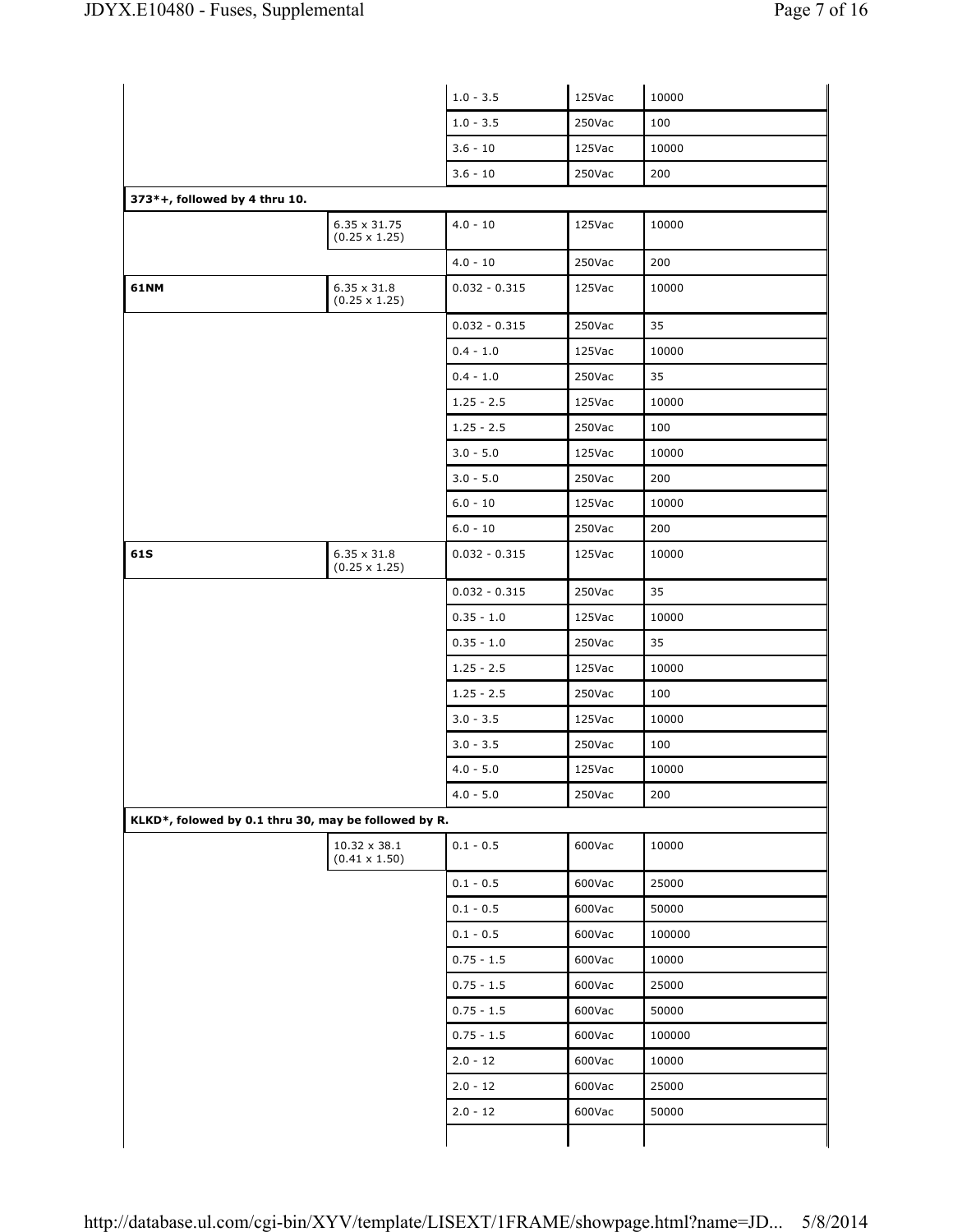| $2.0 - 12$   | 600Vac | 100000 |
|--------------|--------|--------|
| $15 - 30$    | 600Vac | 10000  |
| $15 - 30$    | 600Vac | 25000  |
| $15 - 30$    | 600Vac | 50000  |
| $15 - 30$    | 600Vac | 100000 |
| $0.1 - 0.5$  | 600Vdc | 10000  |
| $0.1 - 0.5$  | 600Vdc | 25000  |
| $0.1 - 0.5$  | 600Vdc | 50000  |
| $0.75 - 1.5$ | 600Vdc | 10000  |
| $0.75 - 1.5$ | 600Vdc | 25000  |
| $0.75 - 1.5$ | 600Vdc | 50000  |
| $2.0 - 12$   | 600Vdc | 10000  |
| $2.0 - 12$   | 600Vdc | 25000  |
| $2.0 - 12$   | 600Vdc | 50000  |
| $15 - 30$    | 600Vdc | 10000  |
| $15 - 30$    | 600Vdc | 25000  |
| $15 - 30$    | 600Vdc | 50000  |

#### **Supplemental fuses: filled-tube, cartridge enclosed**

| Cat. No.                       | <b>Size</b><br>mm(in)                       | Amps<br>(A)    | <b>Volts</b><br>(V) | <b>Interrupting Rating</b><br>(A) |
|--------------------------------|---------------------------------------------|----------------|---------------------|-----------------------------------|
| 310296*                        | $6.35 \times 31.75$<br>$(0.25 \times 1.25)$ | 15             | 250Vac              | 750                               |
|                                |                                             | 15             | 125Vac              | 10000                             |
| 310299*                        | $6.35 \times 31.75$<br>$(0.25 \times 1.25)$ | 10             | 250Vac              | 750                               |
|                                |                                             | 10             | 125Vac              | 10000                             |
| 314, followed by 0.125 thru 15 |                                             |                |                     |                                   |
|                                | $6.35 \times 31.75$<br>$(0.25 \times 1.25)$ | $0.125 - 0.75$ | 250Vac              | 35                                |
|                                |                                             | $0.125 - 0.75$ | 125Vac              | 10000                             |
|                                |                                             | $1 - 3$        | 250Vac              | 100                               |
|                                |                                             | $1 - 3$        | 125Vac              | 10000                             |
|                                |                                             | 15             | 125Vac              | 10000                             |
|                                |                                             | 15             | 250Vac              | 750                               |
|                                |                                             | $4 - 6$        | 125Vac              | 10000                             |
|                                |                                             | $4 - 6$        | 250Vac              | 750                               |
|                                |                                             | $7 - 12$       | 125Vac              | 10000                             |
|                                |                                             | $7 - 12$       | 250Vac              | 750                               |
|                                |                                             | $0.125 - 0.75$ | 125Vdc              | 10000                             |
|                                |                                             | $1 - 3$        | 125Vdc              | 10000                             |
|                                |                                             | $4 - 6$        | 125Vdc              | 10000                             |
|                                |                                             | $7 - 12$       | 125Vdc              | 10000                             |
|                                |                                             |                |                     |                                   |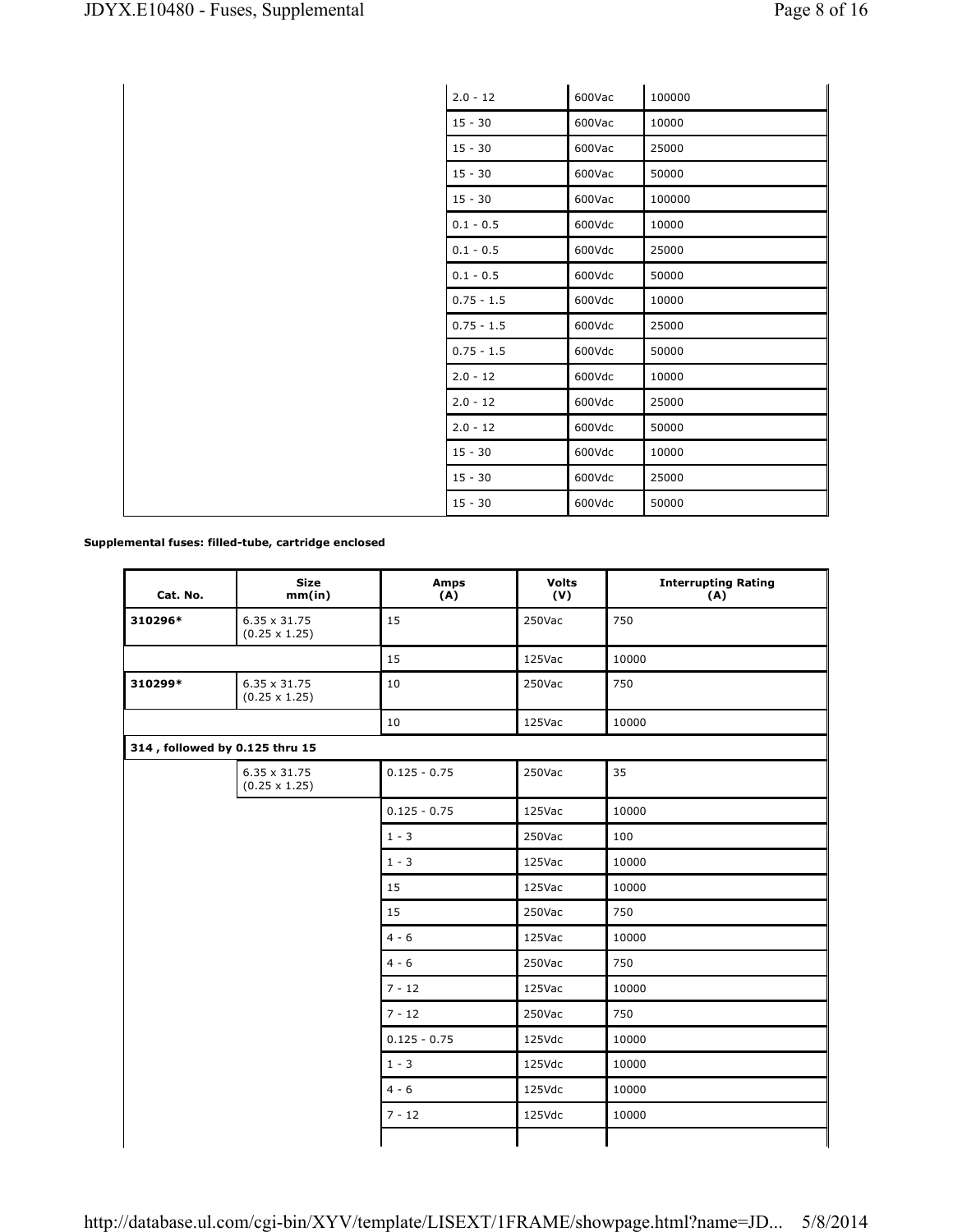|                                                                          | 15           | 125Vdc | 10000  |
|--------------------------------------------------------------------------|--------------|--------|--------|
| 326*+, followed by 0.25 thru 10; WP91769, followed by List 101 thru 134. |              |        |        |
| 6.35 x 31.75<br>$(0.25 \times 1.25)$                                     | $0.25 - 3.5$ | 250Vac | 100    |
|                                                                          | $0.25 - 3.5$ | 125Vac | 10000  |
|                                                                          | $4.0 - 6.25$ | 125Vac | 10000  |
|                                                                          | $7.0 - 10$   | 125Vac | 10000  |
|                                                                          | $4.0 - 6.25$ | 250Vac | 400    |
|                                                                          | $7.0 - 10$   | 250Vac | 400    |
|                                                                          | $0.25 - 3.0$ | 125Vdc | 10000  |
|                                                                          | $7.0 - 10$   | 125Vdc | 10000  |
|                                                                          | $4.0 - 6.25$ | 125Vdc | 10000  |
| 519, folowed by 0.1 thru 30, may be followed by R.                       |              |        |        |
| 10.32 x 38.1<br>$(0.41 \times 1.50)$                                     | $0.1 - 0.5$  | 600Vac | 10000  |
|                                                                          | $0.1 - 0.5$  | 600Vac | 25000  |
|                                                                          | $0.1 - 0.5$  | 600Vac | 50000  |
|                                                                          | $0.1 - 0.5$  | 600Vac | 100000 |
|                                                                          | $0.75 - 1.5$ | 600Vac | 10000  |
|                                                                          | $0.75 - 1.5$ | 600Vac | 25000  |
|                                                                          | $0.75 - 1.5$ | 600Vac | 50000  |
|                                                                          | $0.75 - 1.5$ | 600Vac | 100000 |
|                                                                          | $2.0 - 12$   | 600Vac | 10000  |
|                                                                          | $2.0 - 12$   | 600Vac | 25000  |
|                                                                          | $2.0 - 12$   | 600Vac | 50000  |
|                                                                          | $2.0 - 12$   | 600Vac | 100000 |
|                                                                          | $15 - 25$    | 600Vac | 10000  |
|                                                                          | $15 - 25$    | 600Vac | 25000  |
|                                                                          | 15 - 25      | 600Vac | 50000  |
|                                                                          | $15 - 25$    | 600Vac | 100000 |
|                                                                          | 30           | 600Vac | 10000  |
|                                                                          | 30           | 600Vac | 25000  |
|                                                                          | 30           | 600Vac | 50000  |
|                                                                          | 30           | 600Vac | 100000 |
|                                                                          | $0.1 - 0.5$  | 600Vdc | 10000  |
|                                                                          | $0.1 - 0.5$  | 600Vdc | 25000  |
|                                                                          | $0.1 - 0.5$  | 600Vdc | 50000  |
|                                                                          | $0.75 - 1.5$ | 600Vdc | 10000  |
|                                                                          | $0.75 - 1.5$ | 600Vdc | 25000  |
|                                                                          | $0.75 - 1.5$ | 600Vdc | 50000  |
|                                                                          | $2.0 - 12$   | 600Vdc | 10000  |
|                                                                          | $2.0 - 12$   | 600Vdc | 25000  |
|                                                                          |              |        |        |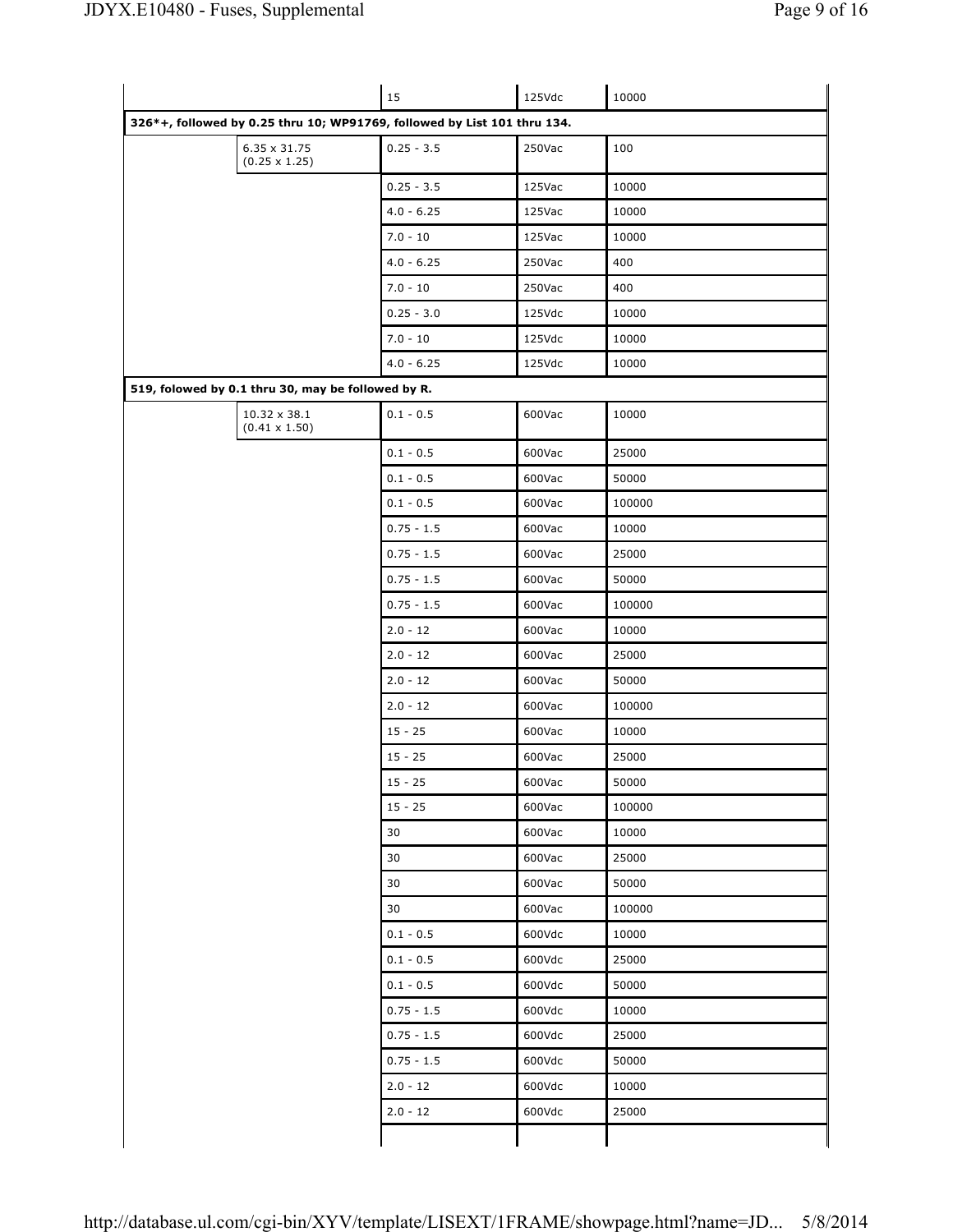|                               |                                           | $2.0 - 12$   | 600Vdc | 50000  |
|-------------------------------|-------------------------------------------|--------------|--------|--------|
|                               |                                           | $15 - 25$    | 600Vdc | 10000  |
|                               |                                           | $15 - 25$    | 600Vdc | 25000  |
|                               |                                           | $15 - 25$    | 600Vdc | 50000  |
|                               |                                           | 30           | 600Vdc | 10000  |
|                               |                                           | 30           | 600Vdc | 25000  |
|                               |                                           | 30           | 600Vdc | 50000  |
| 532, followed by 0.1 thru 30. |                                           |              |        |        |
|                               | 10.32 x 38.1<br>$(0.41 \times 1.50)$      | $0.1 - 0.5$  | 600Vac | 10000  |
|                               |                                           | $0.1 - 0.5$  | 600Vac | 25000  |
|                               |                                           | $0.1 - 0.5$  | 600Vac | 50000  |
|                               |                                           | $0.1 - 0.5$  | 600Vac | 100000 |
|                               |                                           | $0.75 - 1.5$ | 600Vac | 10000  |
|                               |                                           | $0.75 - 1.5$ | 600Vac | 25000  |
|                               |                                           | $0.75 - 1.5$ | 600Vac | 50000  |
|                               |                                           | $0.75 - 1.5$ | 600Vac | 100000 |
|                               |                                           | $2.0 - 12$   | 600Vac | 10000  |
|                               |                                           | $2.0 - 12$   | 600Vac | 25000  |
|                               |                                           | $2.0 - 12$   | 600Vac | 50000  |
|                               |                                           | $2.0 - 12$   | 600Vac | 100000 |
|                               |                                           | $15 - 25$    | 600Vac | 10000  |
|                               |                                           | $15 - 25$    | 600Vac | 25000  |
|                               |                                           | $15 - 25$    | 600Vac | 50000  |
|                               |                                           | $15 - 25$    | 600Vac | 100000 |
|                               |                                           | 30           | 600Vac | 10000  |
|                               |                                           | 30           | 600Vac | 25000  |
|                               |                                           | 30           | 600Vac | 50000  |
|                               |                                           | 30           | 600Vac | 100000 |
| <b>65TS</b>                   | $6.35\times31.8$<br>$(0.25 \times 1.25)$  | $\mathbf 1$  | 125Vac | 10000  |
|                               |                                           | $\mathbf{1}$ | 250Vac | 35     |
|                               |                                           | $1.1 - 3.5$  | 125Vac | 10000  |
|                               |                                           | $1.1 - 3.5$  | 250Vac | 100    |
|                               |                                           | $3.6 - 7$    | 125Vac | 10000  |
|                               |                                           | $3.6 - 7$    | 250Vac | 200    |
|                               |                                           | $8 - 10$     | 125Vac | 10000  |
|                               |                                           | $8 - 10$     | 250Vac | 200    |
|                               |                                           | $10.1 - 15$  | 125Vac | 10000  |
|                               |                                           |              |        |        |
|                               |                                           | $10.1 - 15$  | 250Vac | 750    |
| EV60030                       | $10.32\times38.1$<br>$(0.41 \times 1.50)$ | 30           | 600Vdc | 10000  |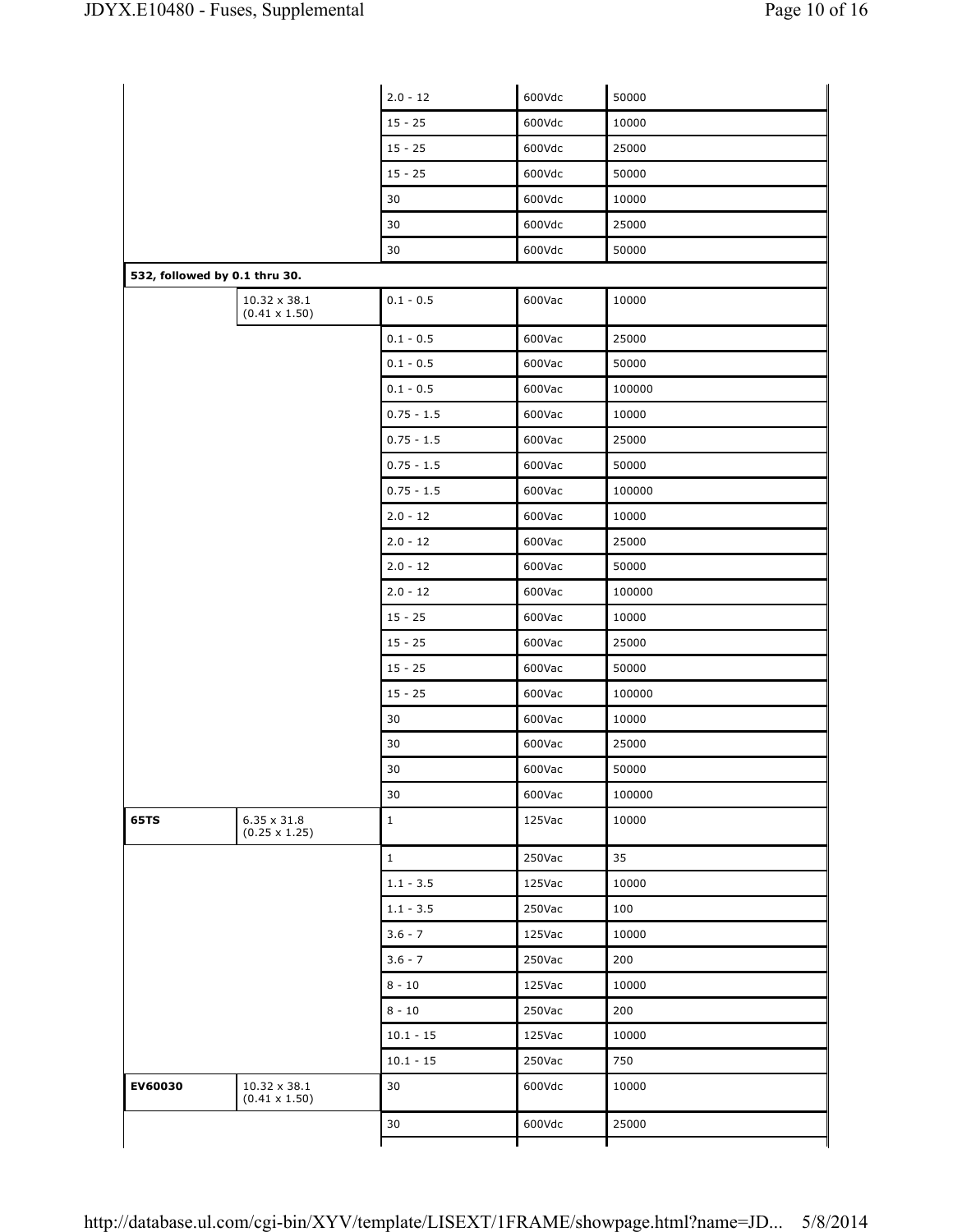|                                      | 30           | 600Vdc | 50000  |
|--------------------------------------|--------------|--------|--------|
|                                      | 30           | 600Vac | 10000  |
|                                      | 30           | 600Vac | 25000  |
|                                      | 30           | 600Vac | 50000  |
|                                      | 30           | 600Vac | 100000 |
| F60C, followed by 0.1 thru 30.       |              |        |        |
| 10.32 x 38.1<br>$(0.41 \times 1.50)$ | $0.1 - 0.5$  | 500Vac | 100000 |
|                                      | $0.75 - 1.5$ | 500Vac | 100000 |
|                                      | $2.0 - 12$   | 500Vac | 100000 |
|                                      | $15 - 25$    | 500Vac | 100000 |
|                                      | 30           | 500Vac | 100000 |
|                                      | $0.1 - 0.5$  | 500Vdc | 100000 |
|                                      | $0.75 - 1.5$ | 500Vdc | 100000 |
|                                      | $2.0 - 12$   | 500Vdc | 100000 |
|                                      | $15 - 25$    | 500Vdc | 100000 |
|                                      | 30           | 500Vdc | 100000 |
| KLK*, followed by 0.1 thru 30.       |              |        |        |
| 10.32 x 38.1<br>$(0.41 \times 1.50)$ | $0.1 - 0.5$  | 600Vac | 10000  |
|                                      | $0.1 - 0.5$  | 600Vac | 25000  |
|                                      | $0.1 - 0.5$  | 600Vac | 50000  |
|                                      | $0.1 - 0.5$  | 600Vac | 100000 |
|                                      | $0.75 - 1.5$ | 600Vac | 10000  |
|                                      | $0.75 - 1.5$ | 600Vac | 25000  |
|                                      | $0.75 - 1.5$ | 600Vac | 50000  |
|                                      | $0.75 - 1.5$ | 600Vac | 100000 |
|                                      | $2.0 - 12$   | 600Vac | 10000  |
|                                      | $2.0 - 12$   | 600Vac | 25000  |
|                                      | $2.0 - 12$   | 600Vac | 50000  |
|                                      | $2.0 - 12$   | 600Vac | 100000 |
|                                      | $15 - 25$    | 600Vac | 10000  |
|                                      | $15 - 25$    | 600Vac | 25000  |
|                                      | $15 - 25$    | 600Vac | 50000  |
|                                      | $15 - 25$    | 600Vac | 100000 |
|                                      | 30           | 600Vac | 10000  |
|                                      | 30           | 600Vac | 25000  |
|                                      | 30           | 600Vac | 50000  |
|                                      | 30           | 600Vac | 100000 |
|                                      | $0.1 - 0.5$  | 500Vdc | 50000  |
|                                      | $0.75 - 1.5$ | 500Vdc | 50000  |
|                                      |              |        |        |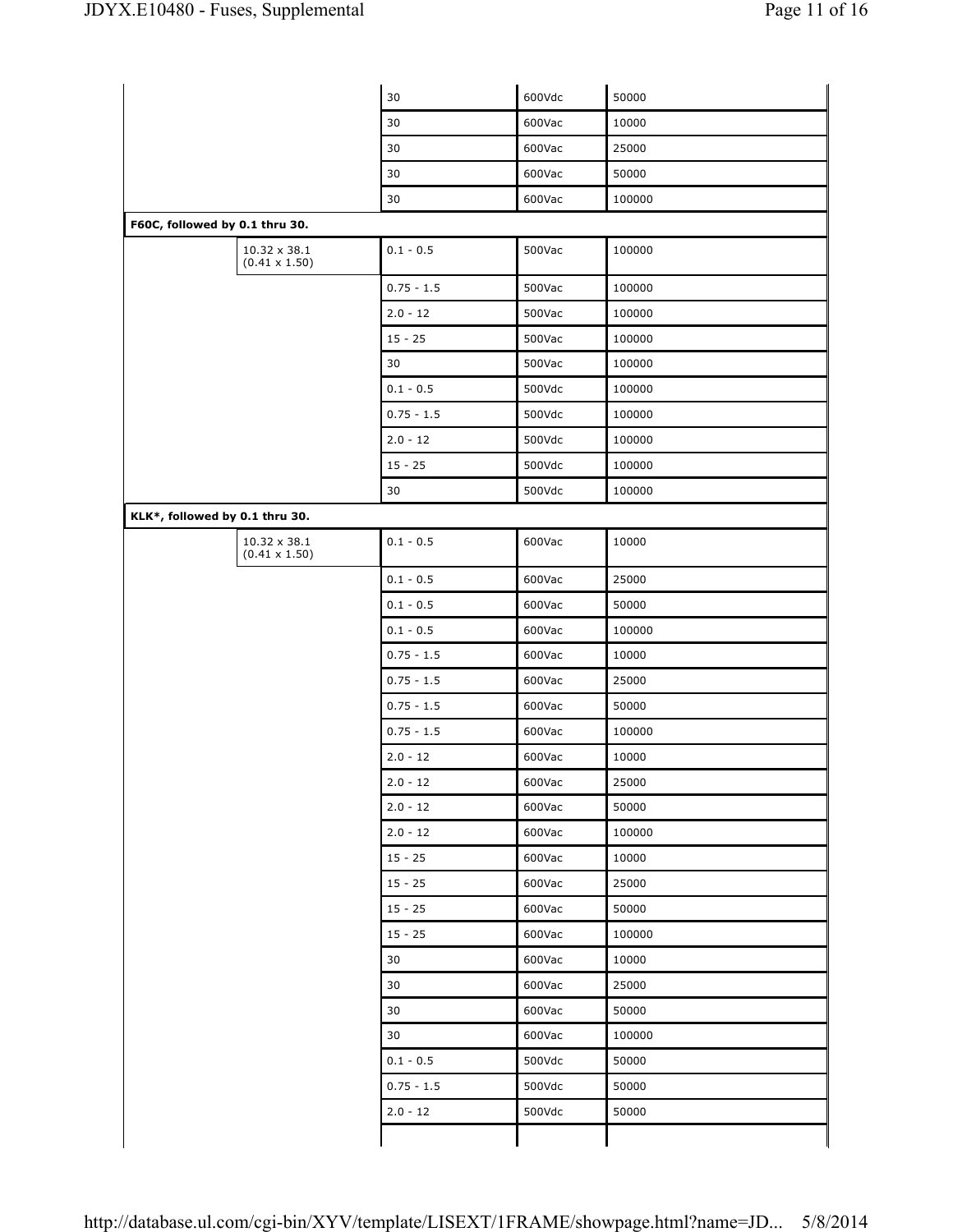|                            |                                                    | $15 - 25$      | 500Vdc | 50000 |
|----------------------------|----------------------------------------------------|----------------|--------|-------|
|                            |                                                    | 30             | 500Vdc | 50000 |
| KLQ, followed by 1 thru 6. |                                                    |                |        |       |
|                            | $10.32 \times 38.1$<br>$(0.41 \times 1.50)$        | $1.0 - 3.0$    | 600Vac | 10000 |
|                            |                                                    | $5.0 - 6.0$    | 600Vac | 10000 |
|                            | LGR*, followed by 0.5 thru 15. (w. knob)           |                |        |       |
|                            | 6.35 x 46.23<br>$(0.25 \times 1.82)$               | $0.5 - 1.6$    | 300Vdc | 10000 |
|                            |                                                    | $2 - 7$        | 300Vdc | 10000 |
|                            |                                                    | $8 - 15$       | 300Vdc | 10000 |
|                            | LMF*, followed by 0.3 thru 10. (w. knob)           |                |        |       |
|                            | 6.35 x 46.23<br>$(0.25 \times 1.82)$               | $0.3 - 1.25$   | 300Vac | 10000 |
|                            |                                                    | $1.6 - 10$     | 300Vac | 10000 |
|                            | WP91768, followed by List 1 thru 16, 101 thru 116. |                |        |       |
|                            | 6.35 x 31.75<br>$(0.25 \times 1.25)$               | $0.125 - 0.75$ | 125Vac | 10000 |
|                            |                                                    | $0.125 - 0.75$ | 250Vac | 35    |
|                            |                                                    | $1 - 3$        | 125Vac | 10000 |
|                            |                                                    | $1 - 3$        | 250Vac | 100   |
|                            |                                                    | 15             | 125Vac | 10000 |
|                            |                                                    | 15             | 250Vac | 750   |
|                            |                                                    | $4 - 6$        | 125Vac | 10000 |
|                            |                                                    | $4 - 6$        | 250Vac | 750   |
|                            |                                                    | $7 - 12$       | 125Vac | 10000 |
|                            |                                                    | $7 - 12$       | 250Vac | 750   |
|                            |                                                    | $0.125 - 0.75$ | 125Vdc | 10000 |
|                            |                                                    | $1 - 3$        | 125Vdc | 10000 |
|                            |                                                    | $4 - 6$        | 125Vdc | 10000 |
|                            |                                                    | $7 - 12$       | 125Vdc | 10000 |
|                            |                                                    | 15             | 125Vdc | 10000 |

**Supplemental fuses: paper tube, filled-tube, cartridge enclosed**

| <b>Size</b><br>mm(in)                       | Amps<br>(A) | <b>Volts</b><br>(V) | <b>Interrupting Rating</b><br>(A)                                          |  |  |
|---------------------------------------------|-------------|---------------------|----------------------------------------------------------------------------|--|--|
| 530 or FLA*, followed by 0.1 thru 30.       |             |                     |                                                                            |  |  |
| $10.32 \times 38.1$<br>$(0.41 \times 1.50)$ | $0.1 - 2.5$ | 125Vac              | 10000                                                                      |  |  |
|                                             | $2.8 - 10$  | $125$ Vac           | 10000                                                                      |  |  |
|                                             | $12 - 30$   | 125Vac              | 10000                                                                      |  |  |
|                                             |             |                     |                                                                            |  |  |
| $10.32 \times 38.1$<br>$(0.41 \times 1.50)$ | $0.5 - 5$   | 250Vac              | 10000                                                                      |  |  |
|                                             | $5.5 - 7$   | 250Vac              | 10000                                                                      |  |  |
|                                             |             |                     | 535 or BLN*, followed by 0.5 thru 30; WP91770, followed by List 1 thru 13. |  |  |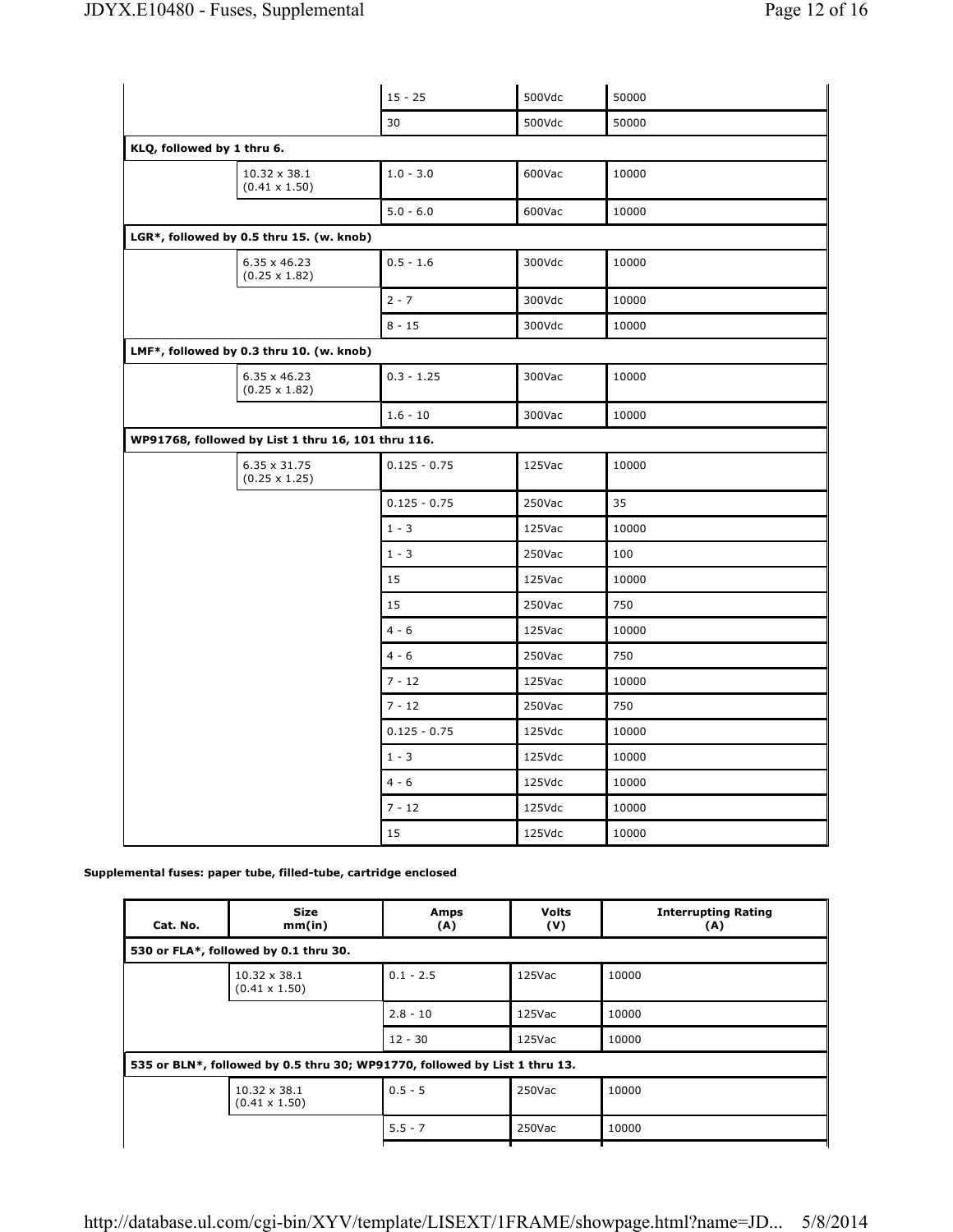|                                       |                                       | $8 - 15$      | 250Vac | 10000 |
|---------------------------------------|---------------------------------------|---------------|--------|-------|
|                                       |                                       | 20            | 250Vac | 10000 |
|                                       |                                       | $25 - 30$     | 250Vac | 10000 |
| 536 or BLF*, followed by 0.5 thru 15. |                                       |               |        |       |
|                                       | 10.32 x 38.1<br>$(0.41 \times 1.50)$  | $0.5 - 5$     | 250Vac | 10000 |
|                                       |                                       | $5.5 - 7$     | 250Vac | 10000 |
|                                       |                                       | $8 - 15$      | 250Vac | 10000 |
|                                       | 536 or BLF*, followed by 20 thru 30.  |               |        |       |
|                                       | 10.32 x 38.1<br>$(0.41 \times 1.50)$  | $20.0 - 30.0$ | 125Vac | 10000 |
|                                       | 537 or BLS*, followed by 0.2 thru 10. |               |        |       |
|                                       | 10.32 x 34.93<br>$(0.41 \times 1.38)$ | $0.2 - 1.8$   | 600Vac | 10000 |
|                                       |                                       | $4 - 5$       | 600Vac | 10000 |
|                                       |                                       | $1 - 3$       | 600Vac | 10000 |
|                                       |                                       | $6.0 - 10$    | 250Vac | 10000 |

**Supplemental fuses: time delay, cartridge enclosed**

| Cat. No. | <b>Size</b><br>mm(in)                       | <b>Amps</b><br>(A) | <b>Volts</b><br>(V) | <b>Interrupting Rating</b><br>(A) |
|----------|---------------------------------------------|--------------------|---------------------|-----------------------------------|
|          | 239*+ followed by 0.08 thru 3.5.            |                    |                     |                                   |
|          | $5 \times 20$<br>$(0.20 \times 0.79)$       | $0.08 - 1.0$       | 250Vac              | 35                                |
|          |                                             | $1.25 - 3.5$       | 250Vac              | 100                               |
|          |                                             | $0.08 - 3.5$       | 125Vac              | 10000                             |
|          | 313*+ or 313ID*+, followed by 0.01 thru 10. |                    |                     |                                   |
|          | 6.35 x 31.75<br>$(0.25 \times 1.25)$        | $0.01 - 0.15$      | 250Vac              | 35                                |
|          |                                             | $0.01 - 0.15$      | 125Vac              | 10000                             |
|          |                                             | $0.175 - 1.0$      | 250Vac              | 35                                |
|          |                                             | $1.2 - 3.2$        | 250Vac              | 100                               |
|          |                                             | 10                 | 125Vac              | 10000                             |
|          |                                             | 10                 | 250Vac              | 200                               |
|          |                                             | $0.175 - 1.0$      | 125Vac              | 10000                             |
|          |                                             | $1.2 - 3.2$        | 125Vac              | 10000                             |
|          |                                             | $4 - 8$            | 125Vac              | 10000                             |
|          |                                             | $4 - 8$            | 250Vac              | 200                               |

**Supplemental fuses: time delay, filled-tube, cartridge enclosed**

| Cat. No.                              | Size<br>mm(in)                              | Amps<br>(A) | <b>Volts</b><br>(V) | <b>Interrupting Rating</b><br>(A) |  |
|---------------------------------------|---------------------------------------------|-------------|---------------------|-----------------------------------|--|
| 533 or FLM*, followed by 0.1 thru 30. |                                             |             |                     |                                   |  |
|                                       | $10.32 \times 38.1$<br>$(0.41 \times 1.50)$ | $0.1 - 7$   | 250Vac              | 10000                             |  |
|                                       |                                             |             |                     |                                   |  |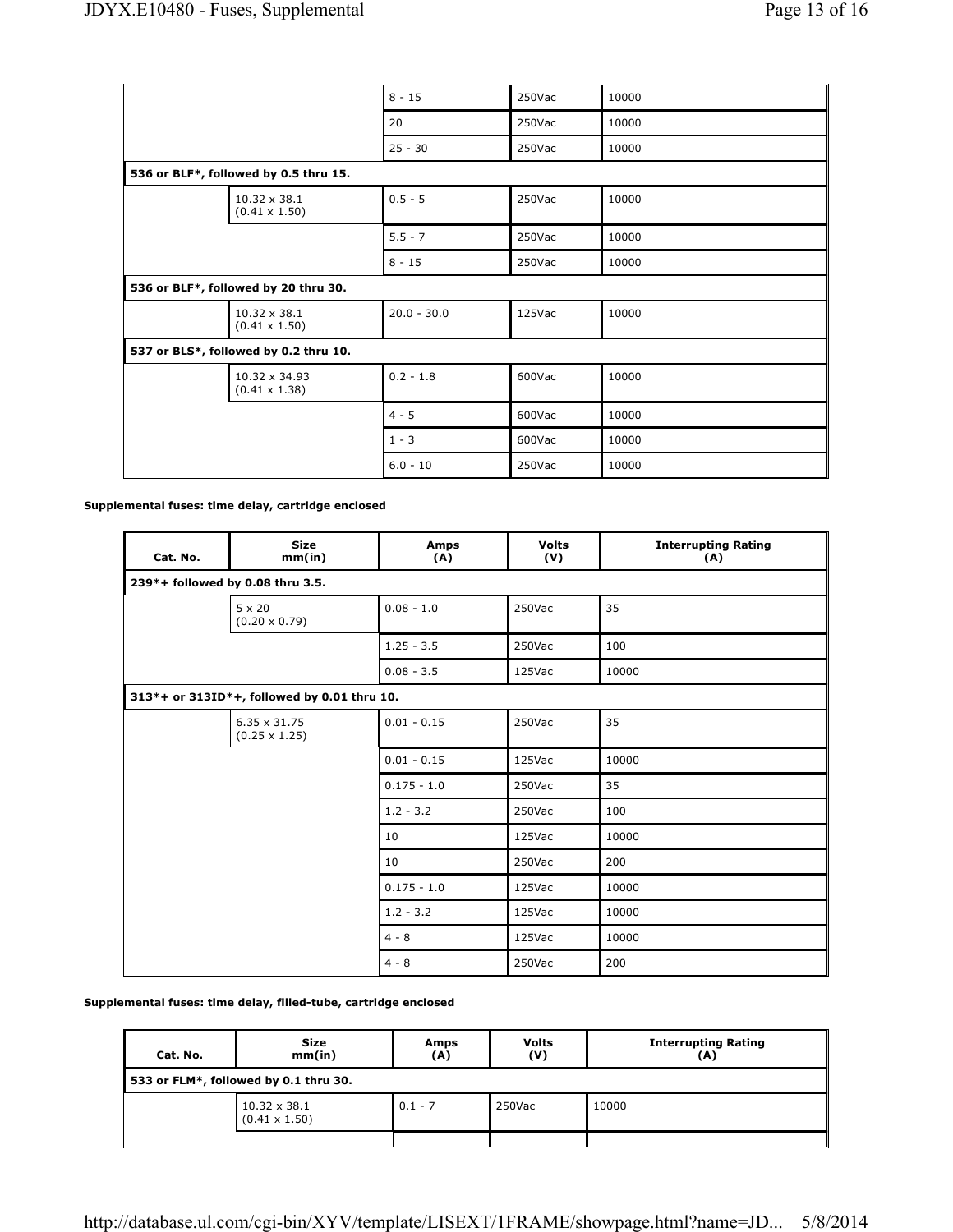| 10<br>ິ<br>-<br>~<br>ັ      | 250Vac | 10000<br>$ -$ |
|-----------------------------|--------|---------------|
| 30<br>$\sqrt{2}$<br><b></b> | 250Vac | 10000         |

### **Supplemental fuses: time delay, paper tube, filled-tube, cartridge enclosed**

| Cat. No. | <b>Size</b><br>mm(in)                                         | Amps<br>(A) | <b>Volts</b><br>(V) | <b>Interrupting Rating</b><br>(A) |  |  |  |
|----------|---------------------------------------------------------------|-------------|---------------------|-----------------------------------|--|--|--|
|          | 538 or FLQ*, followed by 0.1 thru 30, may be followed by HXR. |             |                     |                                   |  |  |  |
|          | $10.32 \times 38.1$<br>$(0.41 \times 1.50)$                   | $0.1 - 0.2$ | 500Vac              | 10000                             |  |  |  |
|          |                                                               | $0.25 - 7$  | 500Vac              | 10000                             |  |  |  |
|          |                                                               | $8 - 9$     | 500Vac              | 10000                             |  |  |  |
|          |                                                               | $10 - 12$   | 500Vac              | 10000                             |  |  |  |
|          |                                                               | $14 - 15$   | 500Vac              | 10000                             |  |  |  |
|          |                                                               | $16 - 30$   | 500Vac              | 10000                             |  |  |  |

## **Supplemental micro fuses**

| <b>Size</b><br>mm(in)                      | <b>Amps</b><br>(A) | <b>Volts</b><br>(V) | <b>Interrupting Rating</b><br>(A) |
|--------------------------------------------|--------------------|---------------------|-----------------------------------|
| $\Box$                                     | $0.033 - 0.05$     | 125Vac              | 50                                |
|                                            | $0.063 - 0.160$    | 125Vac              | 50                                |
|                                            | $0.033 - 0.05$     | 72Vdc               | 50                                |
|                                            | $0.063 - 0.160$    | 72Vdc               | 50                                |
| $2.16 \times 5.97$<br>$(0.09 \times 0.24)$ | $0.062 - 0.1$      | 125Vdc              | 50                                |
|                                            | $0.062 - 0.1$      | 125Vac              | 50                                |
|                                            | $0.062 - 0.1$      | 32Vdc               | 300                               |
|                                            | $0.125 - 0.315$    | 125Vdc              | 50                                |
|                                            | $0.125 - 0.315$    | 125Vac              | 50                                |
|                                            | $0.125 - 0.315$    | 32Vdc               | 300                               |
|                                            | $0.375 - 1.0$      | 125Vdc              | 50                                |
|                                            | $0.375 - 1.0$      | 125Vac              | 50                                |
|                                            | $0.375 - 1.0$      | 32Vdc               | 300                               |
|                                            | $1.25 - 1.6$       | 125Vdc              | 50                                |
|                                            | $1.25 - 1.6$       | 125Vac              | 50                                |
|                                            | $1.25 - 1.6$       | 32Vdc               | 300                               |
|                                            | $2.0 - 5.0$        | 125Vdc              | 50                                |
|                                            | $2.0 - 5.0$        | 125Vac              | 50                                |
|                                            | $2.0 - 5.0$        | 32Vdc               | 300                               |
|                                            | $2.0 - 5.0$        | 75Vdc               | 1000                              |
| $2.16 \times 5.97$<br>$(0.09 \times 0.24)$ | $0.062 - 0.1$      | 125Vdc              | 50                                |
|                                            | $0.062 - 0.1$      | 125Vac              | 50                                |
|                                            | $0.062 - 0.1$      | 32Vdc               | 300                               |
|                                            | $0.125 - 0.315$    | 125Vdc              | 50                                |
|                                            |                    |                     |                                   |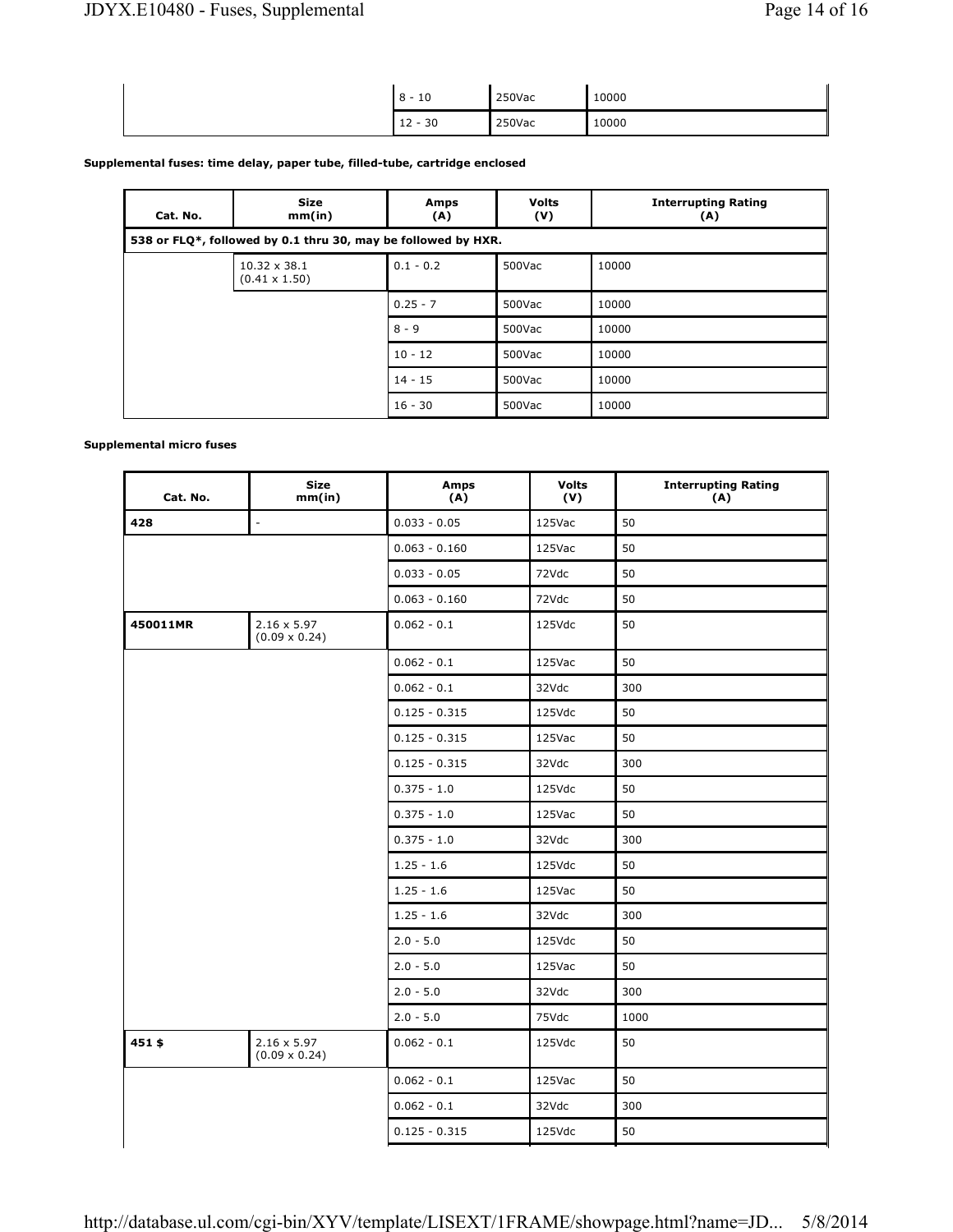|     |                                            | $0.125 - 0.315$ | 125Vac | 50    |
|-----|--------------------------------------------|-----------------|--------|-------|
|     |                                            | $0.125 - 0.315$ | 32Vdc  | 300   |
|     |                                            | $0.375 - 1.0$   | 125Vdc | 50    |
|     |                                            | $0.375 - 1.0$   | 125Vac | 50    |
|     |                                            | $0.375 - 1.0$   | 32Vdc  | 300   |
|     |                                            | $1.25 - 1.6$    | 125Vdc | 50    |
|     |                                            | $1.25 - 1.6$    | 125Vac | 50    |
|     |                                            | $1.25 - 1.6$    | 32Vdc  | 300   |
|     |                                            | $2.0 - 5.0$     | 125Vdc | 50    |
|     |                                            | $2.0 - 5.0$     | 125Vac | 50    |
|     |                                            | $2.0 - 5.0$     | 32Vdc  | 300   |
|     |                                            | $2.0 - 5.0$     | 75Vdc  | 10000 |
| 453 | $2.16 \times 5.97$<br>$(0.09 \times 0.24)$ | $0.062 - 0.1$   | 125Vdc | 50    |
|     |                                            | $0.062 - 0.1$   | 125Vac | 50    |
|     |                                            | $0.062 - 0.1$   | 32Vdc  | 300   |
|     |                                            | $0.125 - 0.315$ | 125Vdc | 50    |
|     |                                            | $0.125 - 0.315$ | 125Vac | 50    |
|     |                                            | $0.125 - 0.315$ | 32Vdc  | 300   |
|     |                                            | $0.375 - 1.0$   | 125Vdc | 50    |
|     |                                            | $0.375 - 1.0$   | 125Vac | 50    |
|     |                                            | $0.375 - 1.0$   | 32Vdc  | 300   |
|     |                                            | $1.25 - 1.6$    | 125Vdc | 50    |
|     |                                            | $1.25 - 1.6$    | 125Vac | 50    |
|     |                                            | $1.25 - 1.6$    | 32Vdc  | 300   |
|     |                                            | $2.0 - 5.0$     | 125Vdc | 50    |
|     |                                            | $2.0 - 5.0$     | 125Vac | 50    |
|     |                                            | $2.0 - 5.0$     | 32Vdc  | 300   |
|     |                                            | $2.0 - 5.0$     | 75Vdc  | 1000  |
| 490 | $2.16 \times 5.97$<br>$(0.09 \times 0.24)$ | $0.062 - 0.1$   | 125Vdc | 50    |
|     |                                            | $0.062 - 0.1$   | 125Vac | 50    |
|     |                                            | $0.062 - 0.1$   | 32Vdc  | 300   |
|     |                                            | $0.125 - 0.315$ | 125Vdc | 50    |
|     |                                            | $0.125 - 0.315$ | 125Vac | 50    |
|     |                                            | $0.125 - 0.315$ | 32Vdc  | 300   |
|     |                                            | $0.375 - 1.0$   | 125Vdc | 50    |
|     |                                            | $0.375 - 1.0$   | 125Vac | 50    |
|     |                                            | $0.375 - 1.0$   | 32Vdc  | 300   |
|     |                                            | $1.25 - 1.6$    | 125Vdc | 50    |
|     |                                            | $1.25 - 1.6$    | 125Vac | 50    |
|     |                                            | $1.25 - 1.6$    | 32Vdc  | 300   |
|     |                                            |                 |        |       |